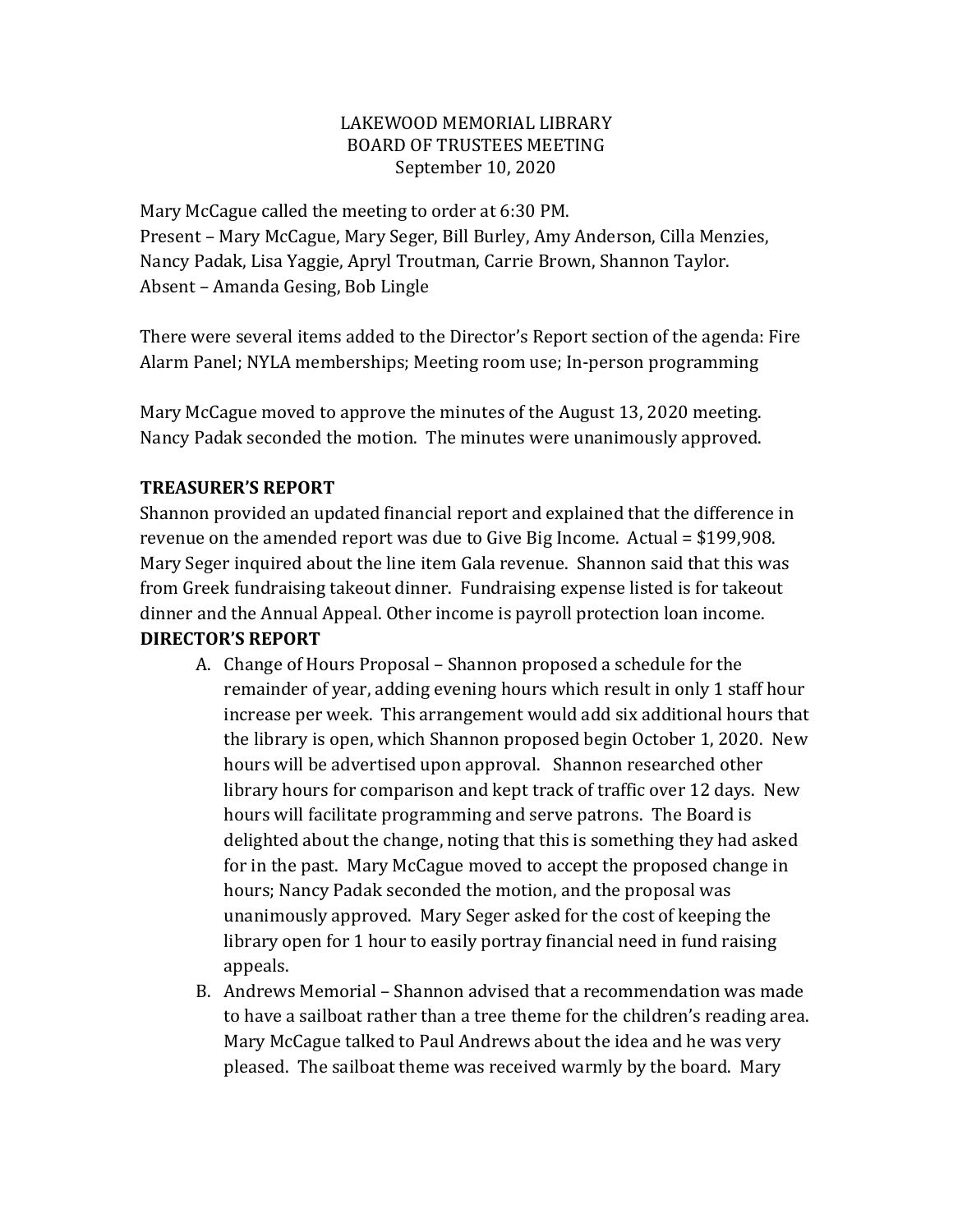Seger approached Sabina Persia for design assistance when she has time later in the fall. Donations for the project total approximately \$4,000.

- C. Summer Reading Program Shannon sent the report to Board members by email. There has been notable growth over last year, even given virtual programming. She hopes to continue growing participation in the program next year.
- D. Fire alarm panel a third line was installed by Spectrum, but FSC now recommends installing a new panel noting problems with Spectrum. FSC recommends using an internet-based line rather than a phone line which is in place now. They proposed using the existing connection, but if this doesn't work, the cost will be \$1,783.32. If they can make the connection work, it would be \$350-\$400 less. The Board recommended obtaining a second quote. Mary Seger moved to approve Shannon obtaining another quote, and then accepting most appropriate bid for panel replacement. Cilla Menzies seconded. The proposal was unanimously approved.
- E. NYLA memberships Shannon sent the letter to Board members about cost of membership no longer being paid by CCLS. The cost is \$150. The Board was supportive of assuming the cost, and Nancy Padak suggested waiting to pay until the next CCLS board meeting where the budget is approved, and cost might be absorbed.
- **F.** Meeting Room use LML has had a few calls about using the library for baby showers and birthday parties. Discussion of the topic was wide ranging including questions and comments regarding a fee, a donation, a cleaning fee plus a refundable deposit, use of the lawn and terrace, and cost of after-hours staffing. A suggestion was made to add language to address these in the current room use policy. Nancy will work on updating the policy and present it to the board for approval.
- G. In-person programs Shannon reported that none of the bigger libraries have in-person programs yet. At this time, it would be unsafe to encourage gatherings and could put potential liability on the library should someone become ill. Shannon recommends waiting until later. The Board agreed with Shannon and recommended revisiting at a future date.

## **STANDING COMMITTEE REPORTS**

Library Development Committee-

Annual Appeal: Mary Seger provided an update on the annual appeal which now stands at \$8,475, \$7,055.70 after expenses. The amount and number of donors is comparable to 2019.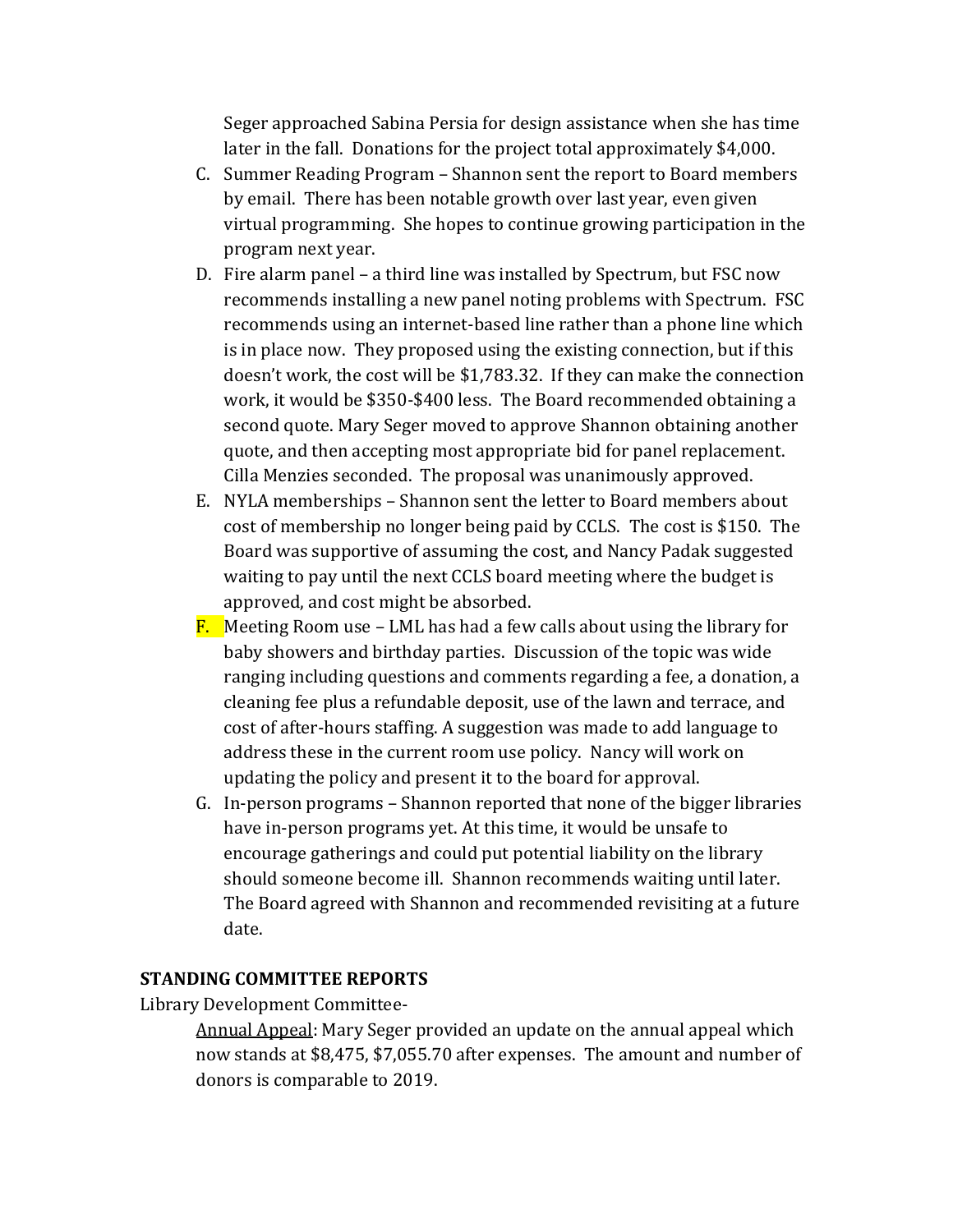Online auction: Titled "Autumn Auction: Online Only" will take place from 10/28-11/1 (which is National Family Literacy Day). Emric Taylor is kindly donating computer services to develop the web site. Our goal is to have 50 items, with a minimum of 30. We are seeking items at all price points, all goods and services, and need lots of Board support to bring in more items. Current items include: wine, Applebees gift certificate, 3 book choices at Off the Beaten Path, original dog and child portraits; original house drawing; college application essay coaching; piano lessons; Bill Waite print; behind the scenes experiences such as an Ancestry DNA kit and time with a genealogist at the Fenton. Cilla offered to approach Starbucks, Mary Jane Wuebbolt for RayBans, and Holiday Valley. Sharon Witchey has approached Wegmans for sponsorship. Lisa is collecting items; Mary is producing donor forms. The Book Sale continues.

Food Truck Fundraiser: Bill Burley reported that the event will take place on 9/14/20 from 5-8PM. Set-up will begin at 2; food truck arrives at 4. Vendor can organize pre-orders so pick-up is easy. Money will be collected at a table manned by volunteers and pre-orders and walk-ups will receive a coupon to present to the food truck with their order. Foodies suggested having someone she knows have a bake sale for desserts and all proceeds will go to LML. She also mentioned crafts people if interested who would share a portion of their proceeds. There was some discussion about whether the crafts should be a part of this and the conclusion was that it might attract more people. This prompted a discussion about having a family festival in the spring. The event flier will be pushed out on Facebook and email blast sent again on Friday.

Marketing/Publicity Committee- no report

Personnel Committee –

A new time off policy draft was sent by email. It provides clarity and defines calculation of hours needed for time off; provides clarity for new employees. Amy Anderson made a motion to approve the proposal, which Mary Seger seconded, and proposal was unanimously approved.

Lisa thanked everyone for feedback on Shannon for her review. Lisa said there was uniformity of feedback. The feedback highlighted direction for the library and may provide material for strategic plan. The evaluation form is designed to be used for board evaluation as well. The strategic planning retreat for the Board will take place October 24, 2020. Shannon mentioned one staff member thanking the Board for input.

Grounds and Facilities Committee –

The ash tree in back needs to be removed. Cilla will look into obtaining quotes. Cilla mentioned that Churchills had been by the library and were